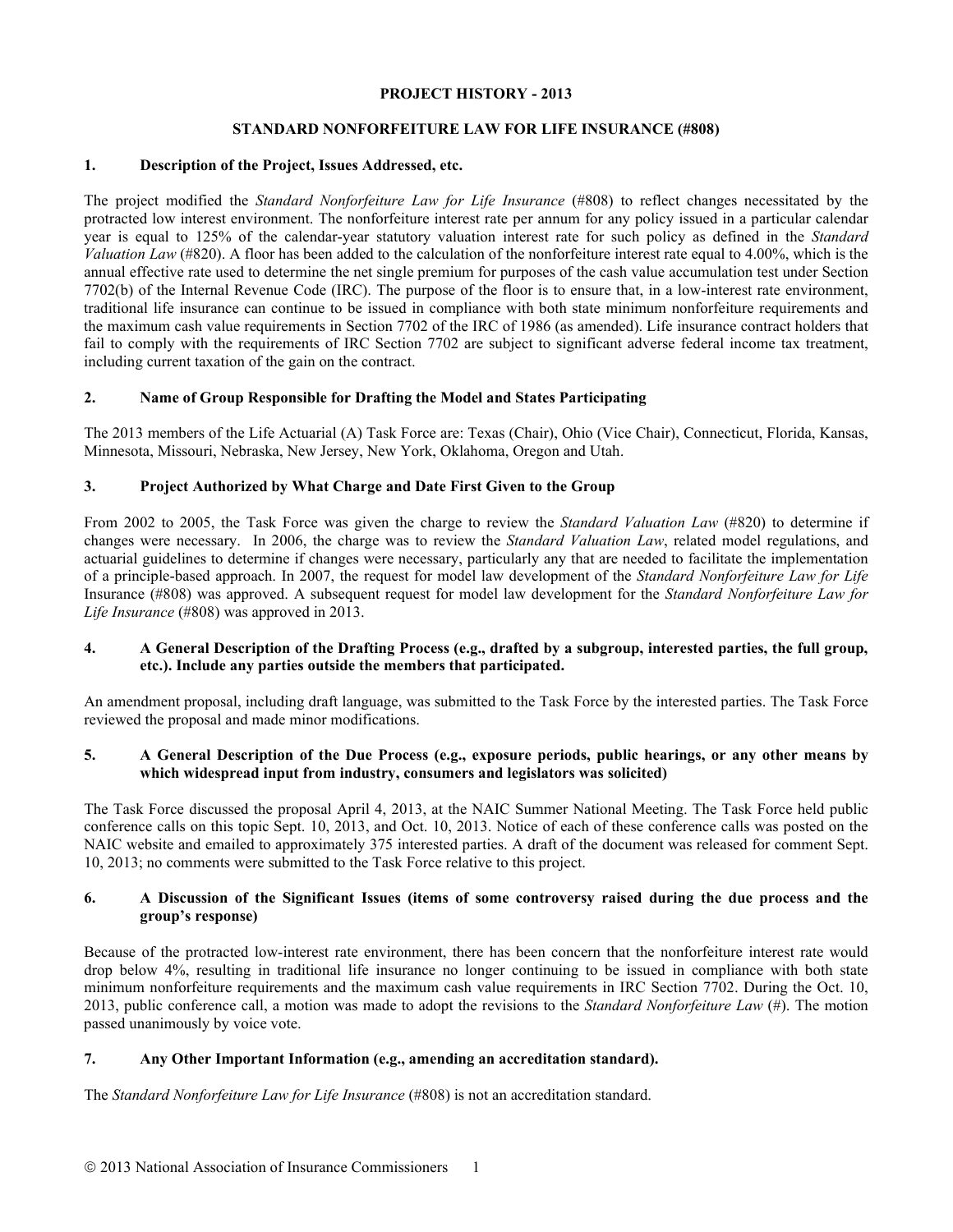#### **PROJECT HISTORY - 2012**

# **STANDARD NONFORFEITURE LAW FOR LIFE INSURANCE (#808)**

# **1. Description of the Project, Issues Addressed, etc.**

The project modified the *Standard Nonforfeiture Law for Life Insurance* to reflect changes made in 2009 to the *Standard Valuation Law* to enable a principle-based valuation methodology. The *Standard Nonforfeiture Law for Life Insurance*  defines an interest rate and a mortality table to be used in the calculation of minimum nonforfeiture values. The nonforfeiture interest rate was defined with reference to an interest rate determined by a formula in the *Standard Valuation* Law, and the changes to the mortality table would be accomplished by regulation. Under principle-based reserving the interest rate formula will not be used, and mortality table changes will be made in the Valuation Manual. The modifications to the *Standard Nonforfeiture Law for Life Insurance* specify that the interest rate and the mortality table will be defined in the Valuation Manual on and after the manual is operative.

# **2. Name of Group Responsible for Drafting the Model and States Participating**

The 2012 members of the Life Actuarial (A) Task Force are: Texas (chair), Ohio (Vice Chair), Alabama, Connecticut, Florida, Kansas, Minnesota, Missouri, New Jersey, New York, Oklahoma, Oregon and Utah.

# **3. Project Authorized by What Charge and Date First Given to the Group**

From 2002 to 2005 the Task Force was given the charge to review the *Standard Valuation Law* to determine if changes were necessary. In 2006 the charge was to review the Standard Valuation Law, related model regulations, and actuarial guidelines to determine if changes are necessary, particularly any that are needed to facilitate the implementation of a principles-based approach. In 2007 the request for model law development of the *Standard Nonforfeiture Law for Life Insurance* was approved.

# **4. A General Description of the Drafting Process (e.g., drafted by a subgroup, interested parties, the full group, etc). Include any parties outside the members that participated**

Several regulators developed drafts of the required modifications. A subgroup of the Task Force was formed to made changes and made a recommendation to the Task Force. The Task Force made several modifications.

# **5. A General Description of the Due Process (e.g., exposure periods, public hearings, or any other means by which widespread input from industry, consumers and legislators was solicited)**

The subgroup discussed the proposal at public conference calls on this topic on the following dates: May 3, 2011; June 1, 2011; June 28, 2011; July 6, 2011; August 2, 2011; September 8, 2011; October 15, 2011; and December 13, 2011. The Task Force held public conference calls on this topic January 30, 2007; February 9, 2009; January 12, 2011; May 26, 2011; June 28, 2011; and August 30, 2011. The Task Force also discussed the modifications at National Meeting in December 2008; March, 2011; and March, 2012. Notice of each of these conference calls was posted on the NAIC home page on the Internet and e-mailed to approximately 300 interested parties. Drafts of the document were released for comment January 30, 2007; December 5, 2008; March 24, 2011; June 1, 2011; and August 2, 2011. Several memos and letters were submitted to the Task Force relative to this project.

# **6. A Discussion of the Significant Issues (items of some controversy raised during the due process and the group's response)**

Because of the current low interest rate environment there has been concern that traditional life insurance could not continue to be issued in compliance with both state minimum nonforfeiture requirements and the maximum cash value requirements in Internal Revenue Code (IRC) Section 7702. If the nonforfeiture interest rate would drop below 4% a traditional life insurance contract would not be able, in most cases, to comply with both state minimum nonforfeiture requirements and the maximum cash value requirements in Section 7702. The Task Force decided not to put in a requirement that the nonforfeiture interest rate could not be less than 4%.

At the Spring National Meeting in March 2012, a motion was made to adopt the revisions to the *Standard Nonforfeiture Law*. The motion passed with Alabama, Connecticut, Florida, Kansas, Minnesota, New York, New Jersey, Ohio, Oklahoma, Texas and Utah voting yes.